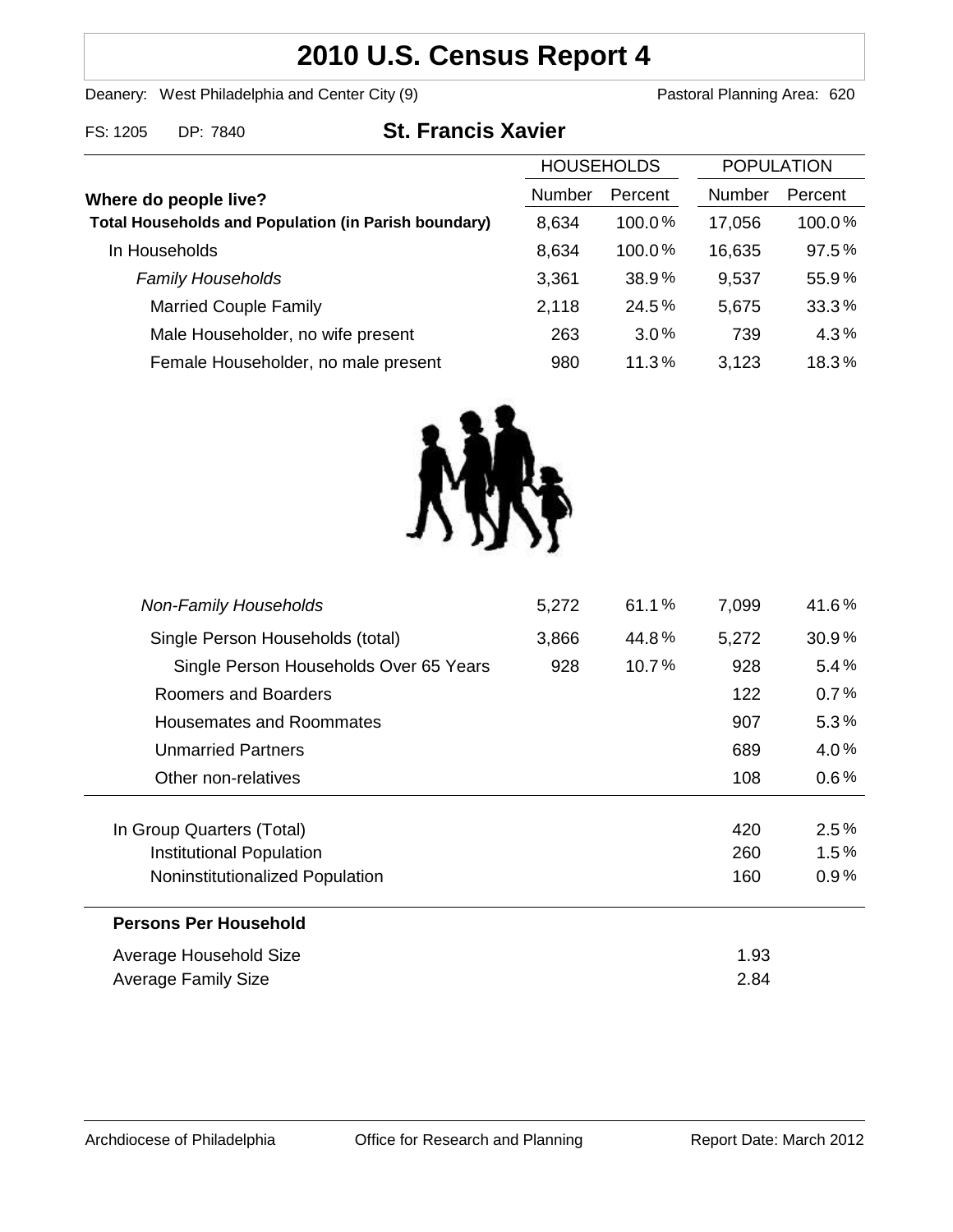# **2010 U.S. Census Report 4**

Deanery: West Philadelphia and Center City (9) Deanery: West Philadelphia and Center City (9)

FS: 1205 DP: 7840 **St. Francis Xavier**

|                                                      | <b>POPULATION</b> |         |
|------------------------------------------------------|-------------------|---------|
| Where do Children - Under Age 18 Live?               | Number            | Percent |
| Total Children - Under Age 18 (in Parish boundary)   | 2,362             | 100.0%  |
| In Households                                        | 2,327             | 98.5%   |
| Householder or spouse is under 18                    | 2                 | 0.1%    |
| With Related:                                        |                   |         |
| Married-Couple Family                                | 1,003             | 42.5%   |
| Male Householder, No Wife Present                    | 108               | 4.6%    |
| Female Householder, No Husband Present               | 869               | 36.8%   |
| <b>Other Related Householder</b>                     | 72                | 3.1%    |
| <b>With Non-Relatives</b>                            | 21                | 0.9%    |
| <b>Grandparent Householder</b>                       | 252               | 10.7%   |
| In Group Quarters                                    | 35                | 1.5%    |
| Institutionalized population                         | 6                 | 0.3%    |
| Noninstitutionalized population                      | 29                | 1.2%    |
| Where do Adults - Age 65 and Older - Live?           |                   |         |
| Total Adults - Age 65 and Older (in Parish boundary) | 2,330             | 100.0%  |
| In Households                                        | 2,183             | 93.7%   |
| Family Households:                                   | 1,110             | 47.6%   |
| Is Householder or Spouse                             | 968               | 41.6%   |
| With Other Relative Householder                      | 61                | 2.6%    |
| With Non-Related Householder                         | 15                | 0.7%    |
| is Parent                                            | 61                | 2.6%    |
| is Parent-in-Law                                     | 5                 | 0.2%    |
| In Non-family Households:                            | 1,073             | 46.0%   |
| Male Living Alone                                    | 233               | 10.0%   |
| Male not Living Alone                                | 34                | 1.4%    |
| Female Living Alone                                  | 695               | 29.8%   |
| Female not Living Alone                              | 34                | 1.4%    |
| Other                                                | 77                | 3.3%    |
| In Group Quarters                                    | 147               | 6.3%    |
| Institutionalized population                         | 144               | 6.2%    |
| Noninstitutionalized population                      | 3                 | 0.1%    |
| <b>Housing Units in the Parish boundary</b>          |                   |         |
| <b>Total Housing Units</b>                           | 9,554             | 100.0%  |
| Occupied                                             | 8,634             | 90.4%   |
| Owner-Occupied                                       | 4,284             | 44.8%   |
| Renter-Occupied<br>Нŗ,                               | 4,350             | 45.5%   |
| Vacant                                               | 920               | 9.6%    |

Archdiocese of Philadelphia **Office for Research and Planning** Report Date: March 2012